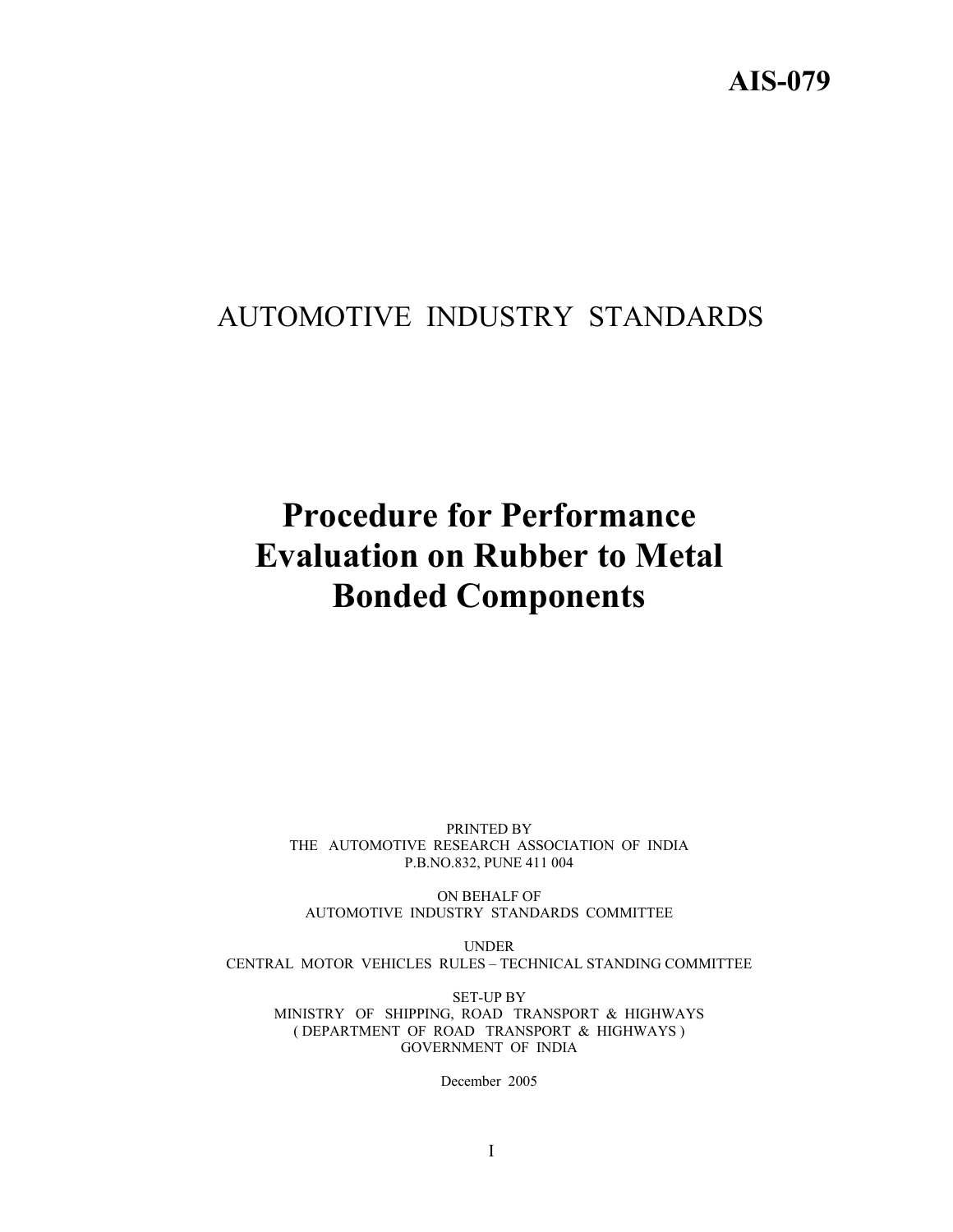|  |  |                         |  |  |  | Status chart of the standard to be used by the purchaser |
|--|--|-------------------------|--|--|--|----------------------------------------------------------|
|  |  | for updating the record |  |  |  |                                                          |

| Sr.<br>No. | Corr-<br>igenda. | Amend-<br>ment | <b>Revision</b> | Date | Remark | Misc. |
|------------|------------------|----------------|-----------------|------|--------|-------|
|            |                  |                |                 |      |        |       |
|            |                  |                |                 |      |        |       |
|            |                  |                |                 |      |        |       |
|            |                  |                |                 |      |        |       |
|            |                  |                |                 |      |        |       |
|            |                  |                |                 |      |        |       |
|            |                  |                |                 |      |        |       |

**General Remarks :**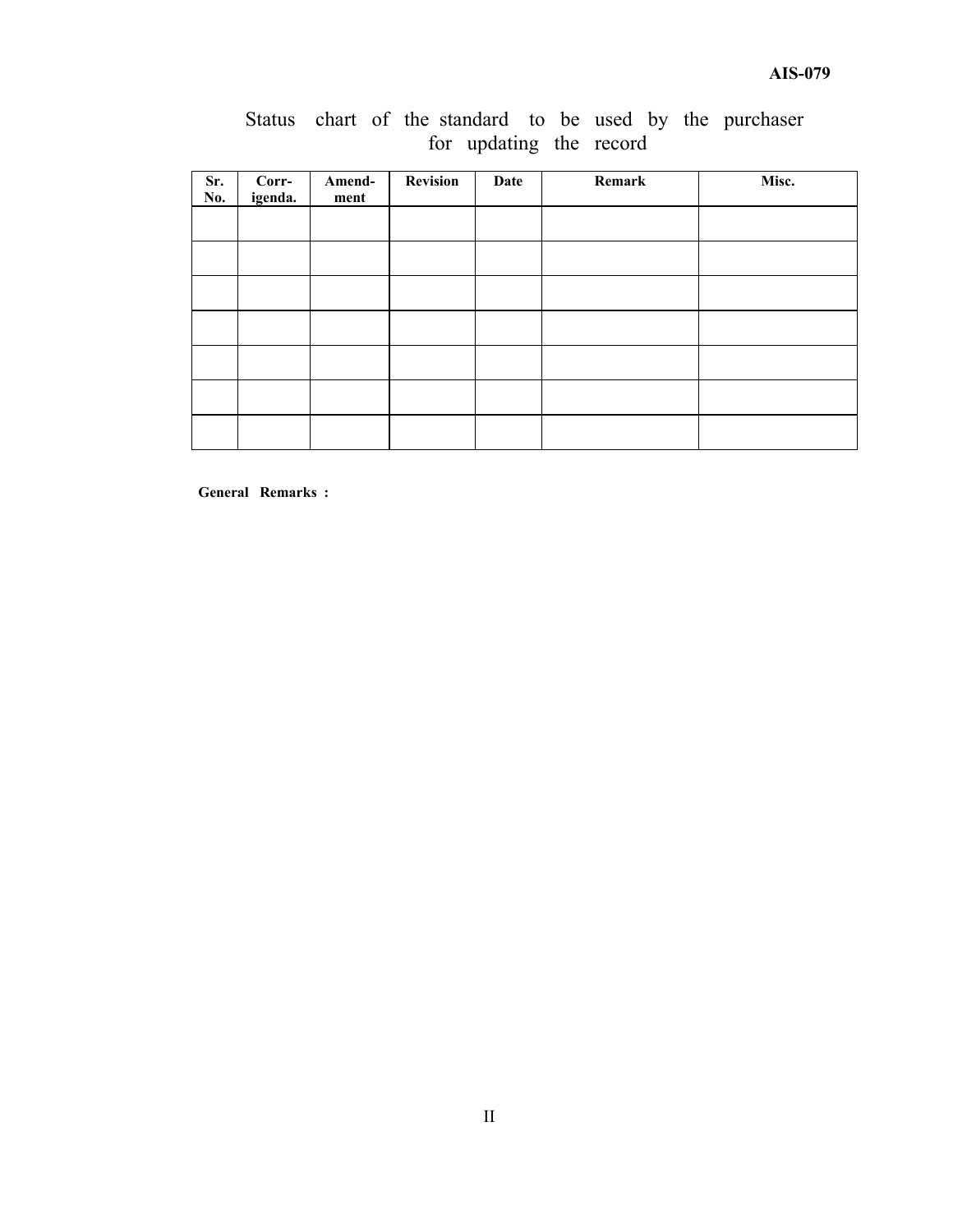#### **INTRODUCTION**

The Government of India felt the need for a permanent agency to expedite the publication of standards and development of test facilities in parallel when the work on the preparation of the standards is going on, as the development of improved safety critical parts can be undertaken only after the publication of the standard and commissioning of test facilities. To this end, the erstwhile Ministry of Surface Transport (MoST) has constituted a permanent Automotive Industry Standard Committee (AISC) vide order No. RT-11028/11/97-MVL dated September 15, 1997. The standards prepared by AISC will be approved by the permanent CMVR Technical Standing Committee (CTSC). After approval, the Automotive Research Association of India, (ARAI), Pune, being the secretariat of the AIS Committee, has published this standard. For better dissemination of this information ARAI may publish this document on their Website.

The present automotive standard is prepared to provide procedure for performance evaluation on rubber to metal bonded components for incorporating construction, quality of the end product to meet the service requirement by evaluating the properties/parameters of the rubber components. It is recommended for safety related components.

While preparing this standard considerable assistance has been taken from the following International Standards.

|               |                   | British Rubber Manufacturing Association (BRMA) recommended<br>procedures for testing of rubber to metal bonded components. |
|---------------|-------------------|-----------------------------------------------------------------------------------------------------------------------------|
|               | SAE-J1636 Feb. 93 | Recommended Guidelines for Load / Deformation<br><b>Testing of Elastomeric Components</b>                                   |
| $\mathcal{E}$ | SAE-J1183 Feb. 98 | Recommended Guidelines for Fatigue Testing of<br><b>Elastomeric Materials and Components</b>                                |
| 4.            | SAE-J1085 May 99  | Testing Dynamic Properties of Elastomeric<br>Isolators                                                                      |

The Automotive Industry Standards Committee (AISC) responsible for preparation of this standard is given in Annex: II.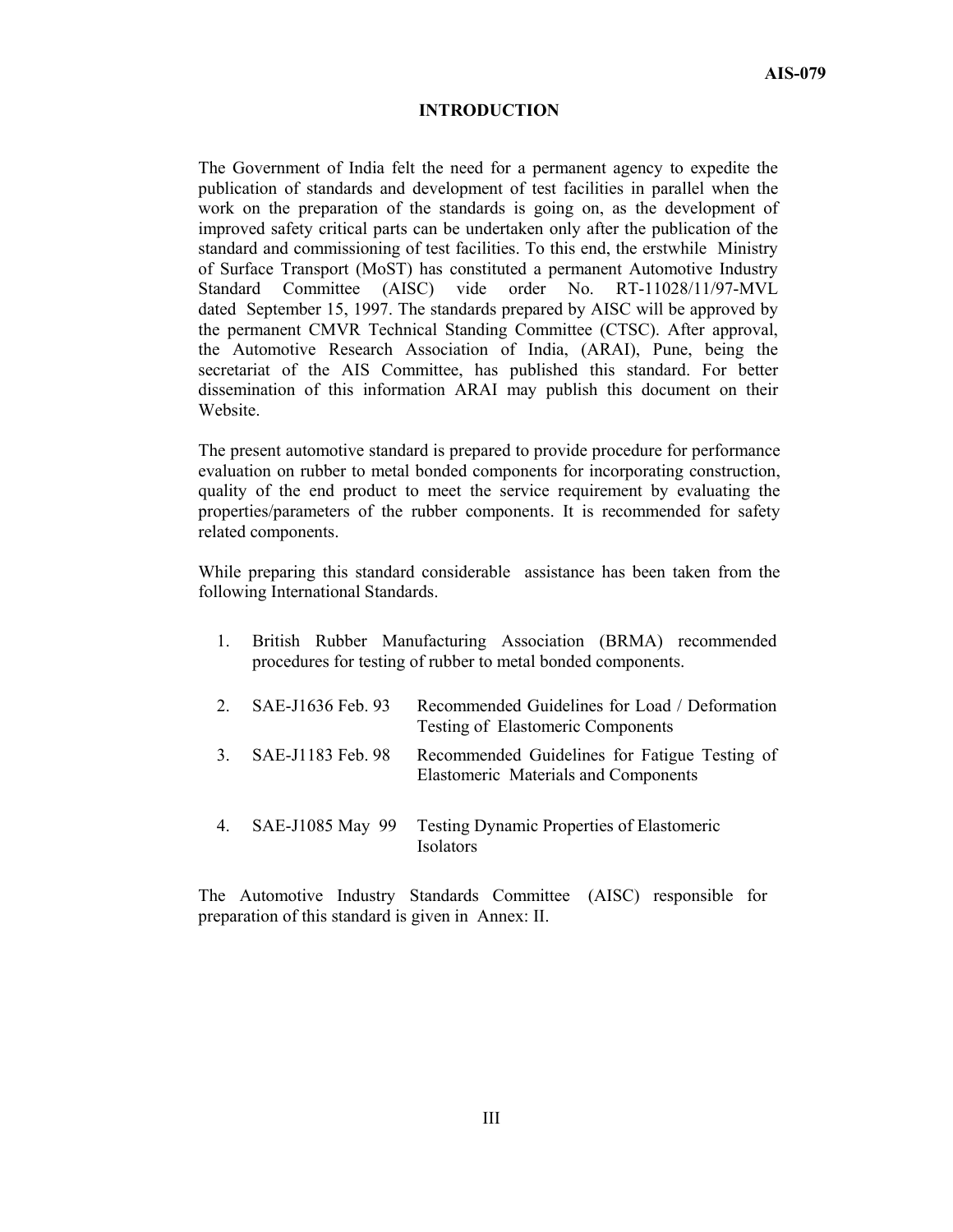## **Procedure for Performance Evaluation on Rubber to Metal Bonded Components**

## **1. SCOPE**

This Automotive Industry Standard specifies the procedure for performance requirements of rubber to metal bonded components such as engine mounts, cab mounts, bump stoppers, etc. which are designed for vibration isolation of automobiles.

## **2. PURPOSE**

To establish and maintain the quality of the end product to meet the service requirement by evaluating the properties/parameters of the rubber components.

## **3. DEFINITIONS**

- 3.1 **Elastomer** Macromolecular material that returns rapidly to approximately the initial dimensions and shape after substantial deformation by a week stress and release of stress.
- 3.2 **Spring Rate** Ratio of force to the deflection produced by that force. Spring rate  $=$  Force / Deflection. It is the property of the particular elastic body under consideration.
- 3.3 **Permanent Set** The residual deformation of a component after removal of external load.
- 3.4 **Fatigue** The process of progressive localized permanent structural changes occurring in a material or component subject to the conditions which produces fluctuating stresses and strains at some point or points and which may cumulate in loss of load bearing ability, cracks or complete fracture after a sufficient number of fluctuations.
- 3.5 **Static Stiffness** It is a ratio of change in load from an imposed load to change in displacement from an imposed displacement for the selected segment on a hysteresis loop.
- 3.6 **Dynamic Spring Rate(k)** The proportionality factor between the component of the applied force vector that is in phase with the displacement and the displacement vector. The dynamic spring rate is equal to the elastic component of the complex spring rate.
- 3.7 **Complex Spring Rate(k\*)** The effective spring rate of a part under sinusoidal dynamic stress. It is the peak to peak force across the sample divided by the peak to peak displacement. The complex spring rate can be visualized as being the vector sum of an elastic component and a viscous damping component.
- 3.8 **Storage spring constant/storage stiffness**  $(k_1)$  **It is ratio of amplitude of** component of load in the same phase as deflection divided by deflection amplitude.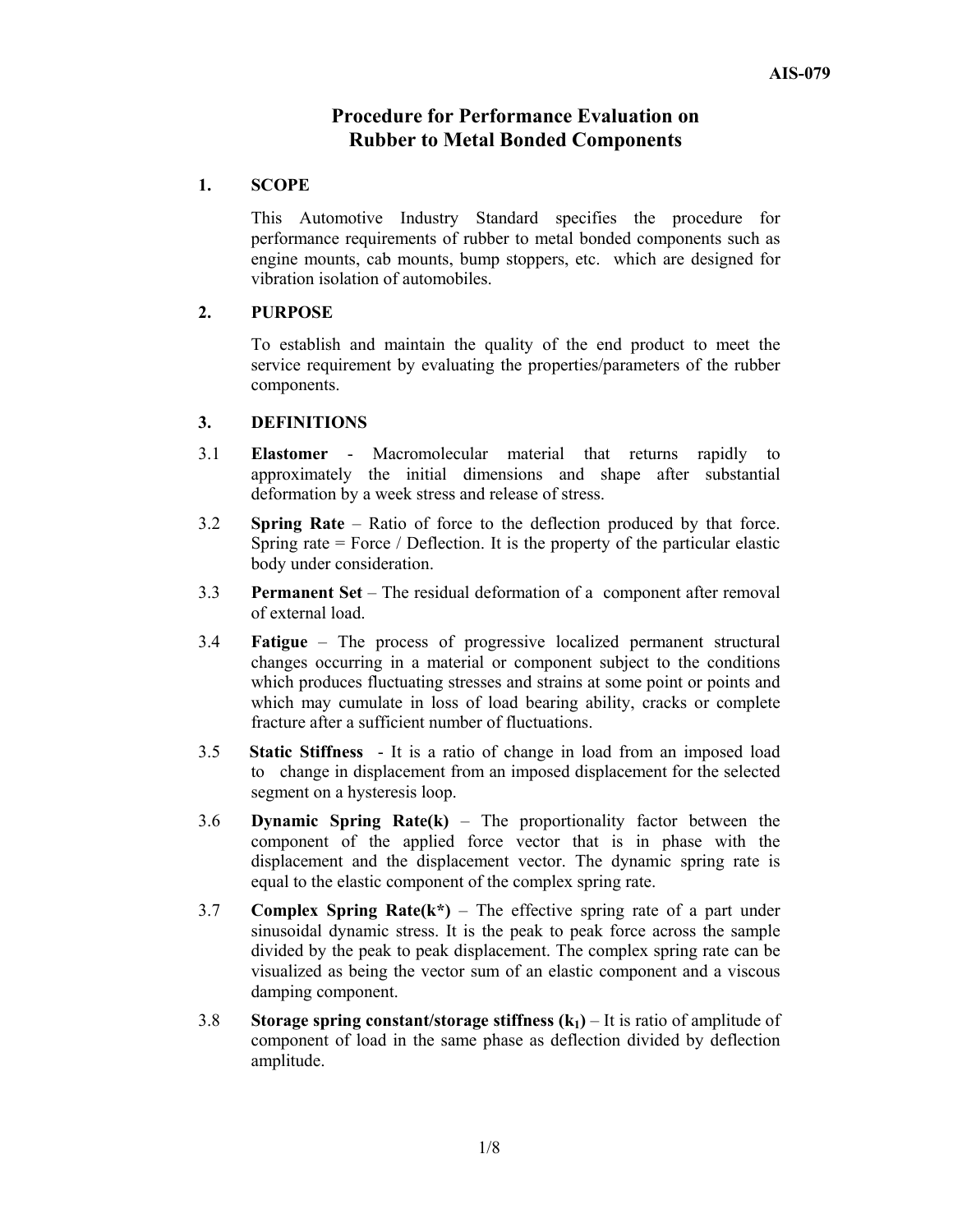- 3.9 **Loss spring constant/loss stiffness**  $(k_2)$  It is ratio of amplitude of component of load in quadrature with deflection divided by deflection amplitude.
- 3.10 **Service Load** It is a actual load coming on a component during it's different service conditions.
- 3.11 **Loss angle** Loss angle is the phase angle between the applied force and resultant displacement
- 3.12 **Loss factor (tan** δ**) or loss tangent ( l )** The tangent of the phase angle between the applied force and the resultant displacement.
- 3.13 **Load bearing capacity** It is the strength capacity of mounts required at maximum load i.e. 1.5 times service load.
- 3.14 **Preload** An external static load producing a strain in the test specimen. Preload is imposed prior to forced vibration testing.
- 3.15 **B<sub>10</sub>** Life The life corresponding to 10% of the population. 10% is the probability of failure, i.e. 90% of the population will survive the specified life.
- 3.16 **Frequency** The number of complete cycles, whose periods of forced vibrations per unit time caused and maintained by a periodic excitation, usually sinusoidal.

## **4.0 GENERAL REQUIREMENTS**

## 4.1 **Performance Tests**

The performance test covers conditioning of the components at the specified temperature and testing depending upon the operating conditions. Various performance test which are required to be carried out are static characteristics at low achievable frequency (normally 0.1 Hz), dynamic characteristics at different frequencies including dynamic stiffness, loss angle/loss factor, bond strength, fatigue life with different types of loading based on operating conditions.

## 4.2 **Environmental Tests**

The purpose of environment resistance testing is to determine the extent of changes to the materials and rubber to metal bond forming the product, as a result of exposure to particular type of environmental similar to service conditions.

The environmental test covers resistance to heat an cold, fluids such as petroleum products, hydraulic oil, humidity. These tests are generally carried out in special chambers simulating the required conditions.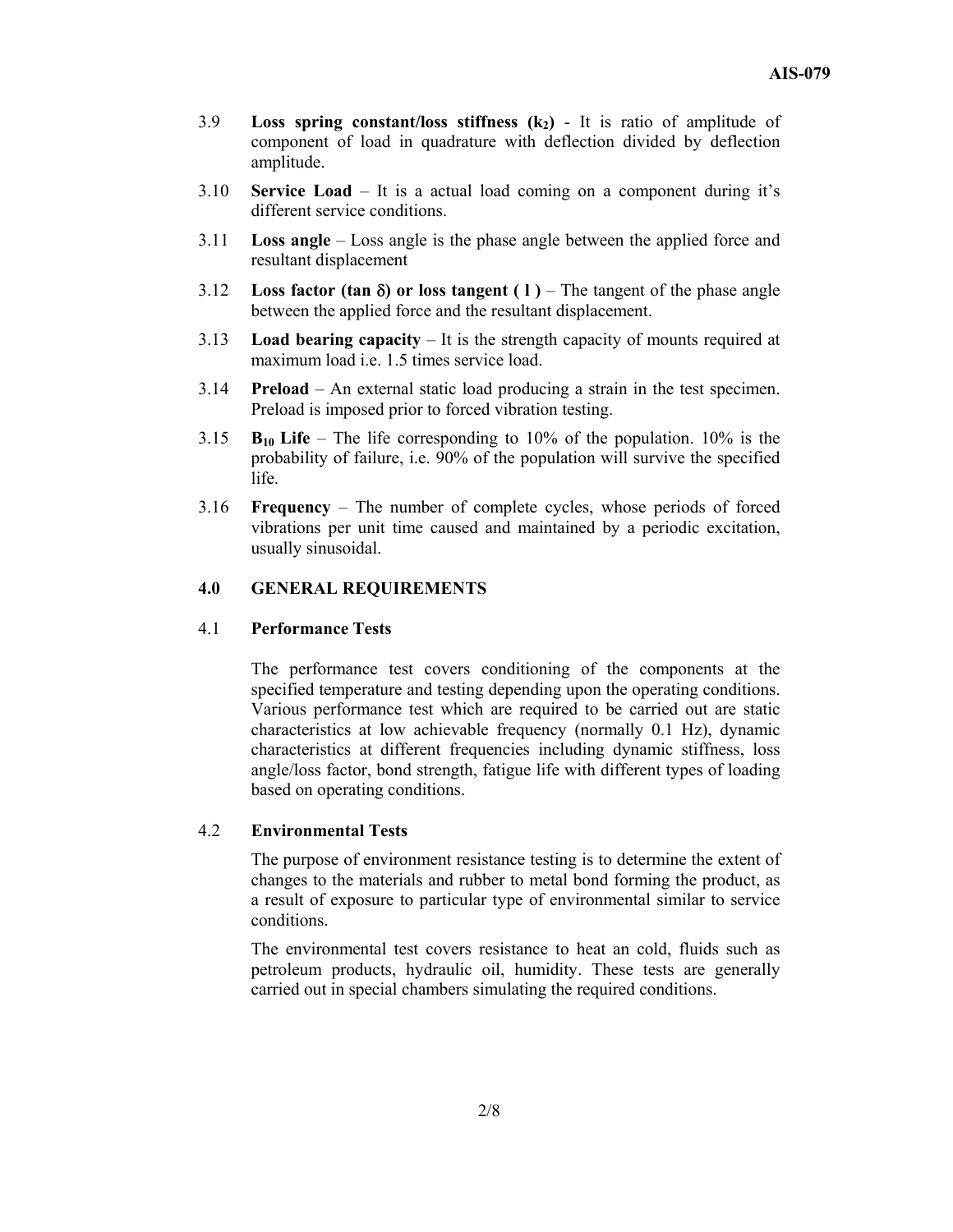## **5.0 PERFORMANCE TESTS**

## 5.1 **General conditioning procedure**

Before any types of test is carried out on rubber to metal bonded components the following conditioning procedures shall be followed. The minimum time between vulcanization and testing shall be 24 hours and it shall not exceed 90 days. Components after any necessary preparation shall be conditioned at a temperature of 23  $\pm$  2 <sup>0</sup>C for at least 3 hours before tests are carried out. Test temperature should maintain at  $23 \pm 2$  <sup>0</sup>C.

### 5.2 **Determination of component Static stiffness properties**

Test set up – The test component should be mounted / oriented to vehicle mounting condition on the platen in such a manner that no relative movement can occur between the platen and the adjacent portion of the fixture. The geometry and loading procedure for each fixture should be clearly specified. The test equipment for the static test may include servo hydraulic/mechanical test rig of required load and displacement capabilities.

The test component shall then be subjected to three conditioning deformations which is deformed at a rate of  $12 \pm 2$  mm/min. The conditioning deformation shall be carried out using applied loads or deformations which are 5% greater than those to be used during the test.

The maximum test load shall be at least 1.5 times the static service load on the component.

The test component shall then be deflected at a rate of  $12 \pm 2$  mm/min unless otherwise agreed, until the specified maximum load or deflection is reached. Record the Load v/s Deflection characteristics.



 **Figure 1** 

 **Stiffness Analysis Method Without Averaging Method**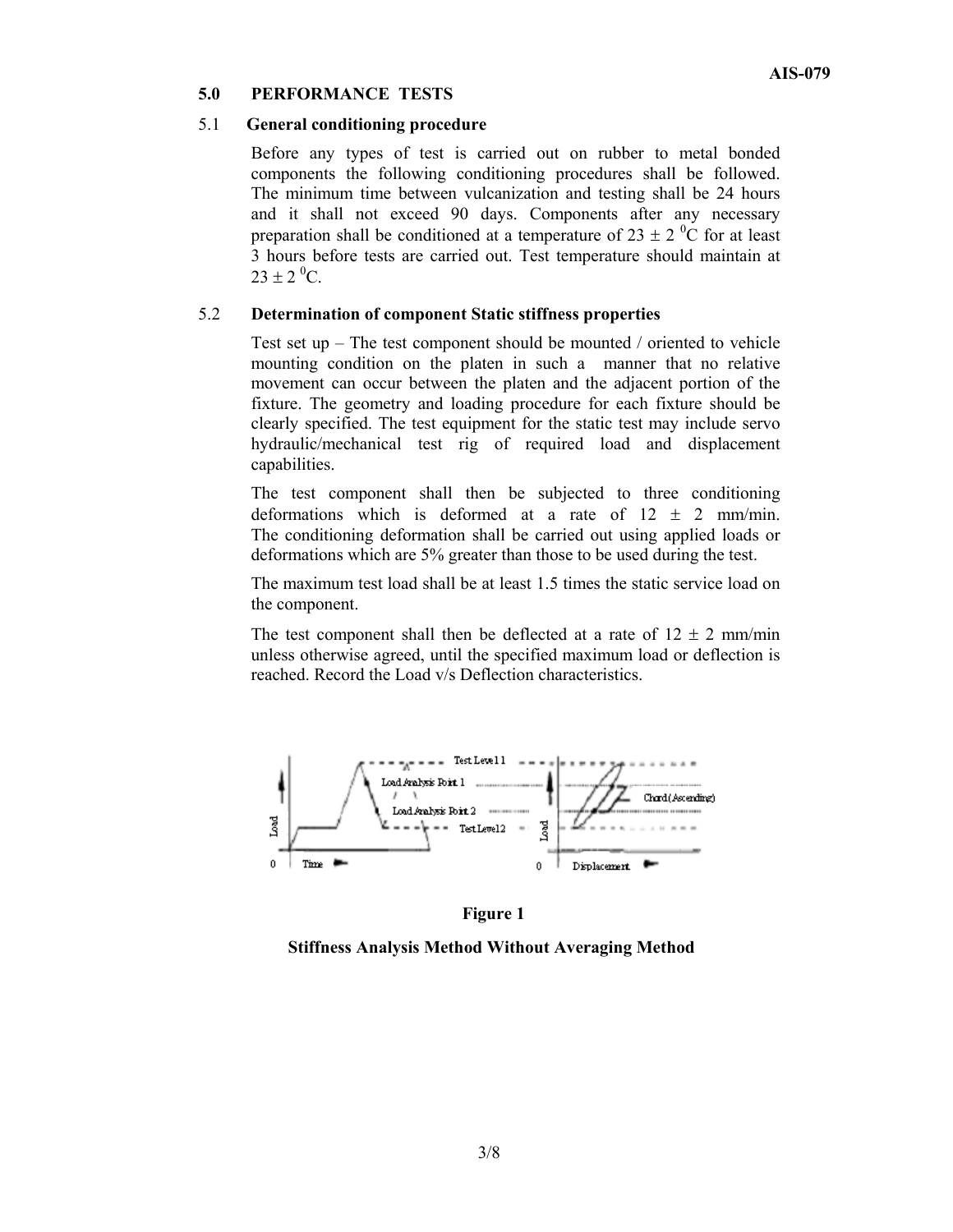

#### **Figure 2**

#### **Stiffness Analysis Method with Averaging Method**

Static stiffness can be measured during the ascending or descending portion of the test or averaged between the two. Refer Figure 1 and 2. Calculate the static stiffness.

The general acceptance criteria is that measured stiffness should be within  $\pm$  15 % of the specified stiffness declared by the O.E.M. or as agreed upon between manufacturer and O.E.M.

## 5.3 **Determination of component dynamic stiffness characteristics:**  5.3.1 **Determination of Dynamic stiffness**

Pre load the component at specified load. Test to be conducted with constant deflection amplitude mode depending upon the application. For dynamic stiffness apply 100 to 300 Hz. Excitation frequency with a displacement of 50-200 microns. Record the curve of load and deflection and measure the load amplitude  $P_0$  and deflection amplitude  $X_0$ . From these measurements calculate the dynamic stiffness, which is a ratio of  $P_0$  and  $X_0$ .

 The general acceptance criteria is dynamic stiffness should be maximum 1.4 times the static stiffness declared by vehicle manufacturer or as agreed upon.

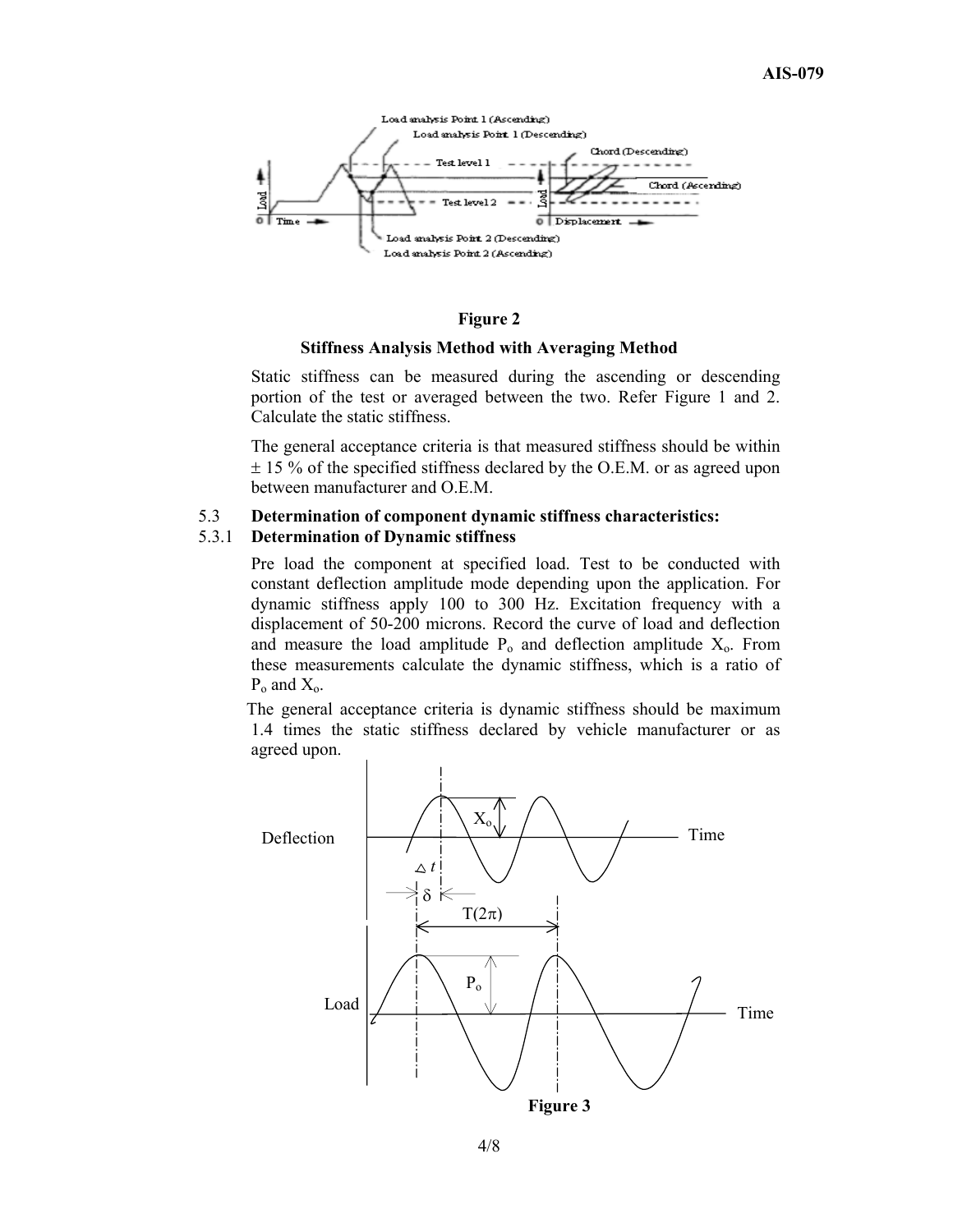#### 5.3.2 **Determination of loss factor**

Pre load the component. Apply 15-30 Hz excitation frequency with a displacement of 1-2 mm amplitude for determination of loss angle or loss factor. Record the curve of load and deflection and measure the load amplitude  $P_0$  and deflection amplitude  $X_0$  as well as phase angle  $\delta$  between load and deflection. Determine the phase angle from one period T and phase difference (time) Delta t. From these measurements calculate the spring constant and loss factor by following formulae.

Complex Spring Rate $(k^*)$  Ik\*I =  $P_0/X_0$ 

Loss angle  $\delta = 2\pi$  (Delta t/T) rad = 360 (Delta t/T) degrees

Storage spring constant/storage stiffness  $(k_1) = Ik^*I \cos\delta$ 

Loss spring constant/loss stiffness  $(k_2) = Ik*I \sin\delta$ 

Loss factor (tan  $\delta$ ) or loss tangent( 1) = k2/k1 = tan $\delta$ 

The general acceptance criteria is Loss factor at the engine idling speed to be a minimum 0.06.

#### 5.3.3 **Determination of Bond Strength by Ultimate Strength Test Method**

#### 5.3.3.1 **Test Apparatus:**

 The means of load application shall generally be power driven and the machine shall be equipped with a moving platen capable of speed 25,50 and 100 mm/minute (to be selected by agreement between purchaser and supplier according to size of component under test). The machine shall be equipped with a device to indicate the maximum applied force.

#### 5.3.3.2 **Determination of Bond Strength by Ultimate Strength Test Method**

 This method does not give a direct measurement of true stress to rupture the rubber to metal bond. This method however give convenient techniques for assessing the relative strengths of the bonds for a given type of components in relation to minimum recommended ultimate strength criteria.

The test component should be mounted in the test machine taking care to ensure that the tension force is correctly distributed over the cross section under the test. The component should be deformed at the selected rate of separation until failure occurs. The maximum tensile force normal to bonded surface shall be recorded and the separated component to be examined. The test results shall be expressed in MPa calculated by dividing the maximum force by the projected of the smaller bonded interface. In case of rupture of rubber it must be recognised that the adhesion value is higher than that reported.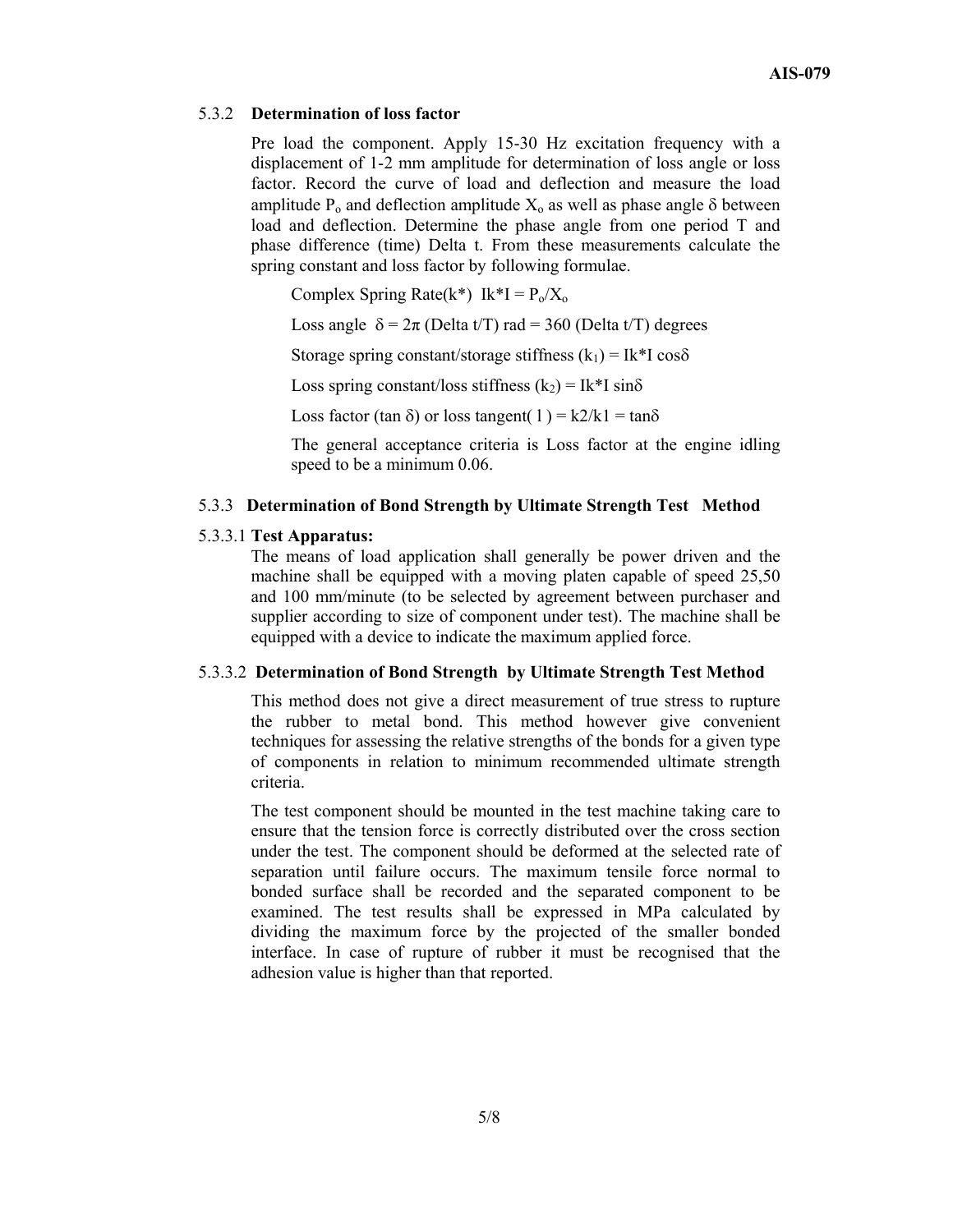## 5.4 **Determination of component environmental resistance properties:**

To determine extent of changes to material and rubber to metal bond by exposing to environmental resistance properties like heat and cold. service fluids, and salt spray corrosion. The test condition like time, temperature, type of media etc. can be decided as mutually agreed between the supplier and user. Total time of test could be 72 hours. Exposure to heat could be  $70^{\circ}$ C  $\pm$  2°C. Component should be examined at intermediate periods. Component could be immersed in mineral oil depending upon the application.

A failure criterion for acceptability is after the exposure to the environment testing that is necessary to examine the component for the changes in the stiffness properties which may affect service performance. These changes may be due to change in the rubber and/or the bond, metal, part etc. The percentage variation in stiffness before and after environment test should be within 20%. The extent of cracking of free surface of rubber shall be assessed by the naked eye.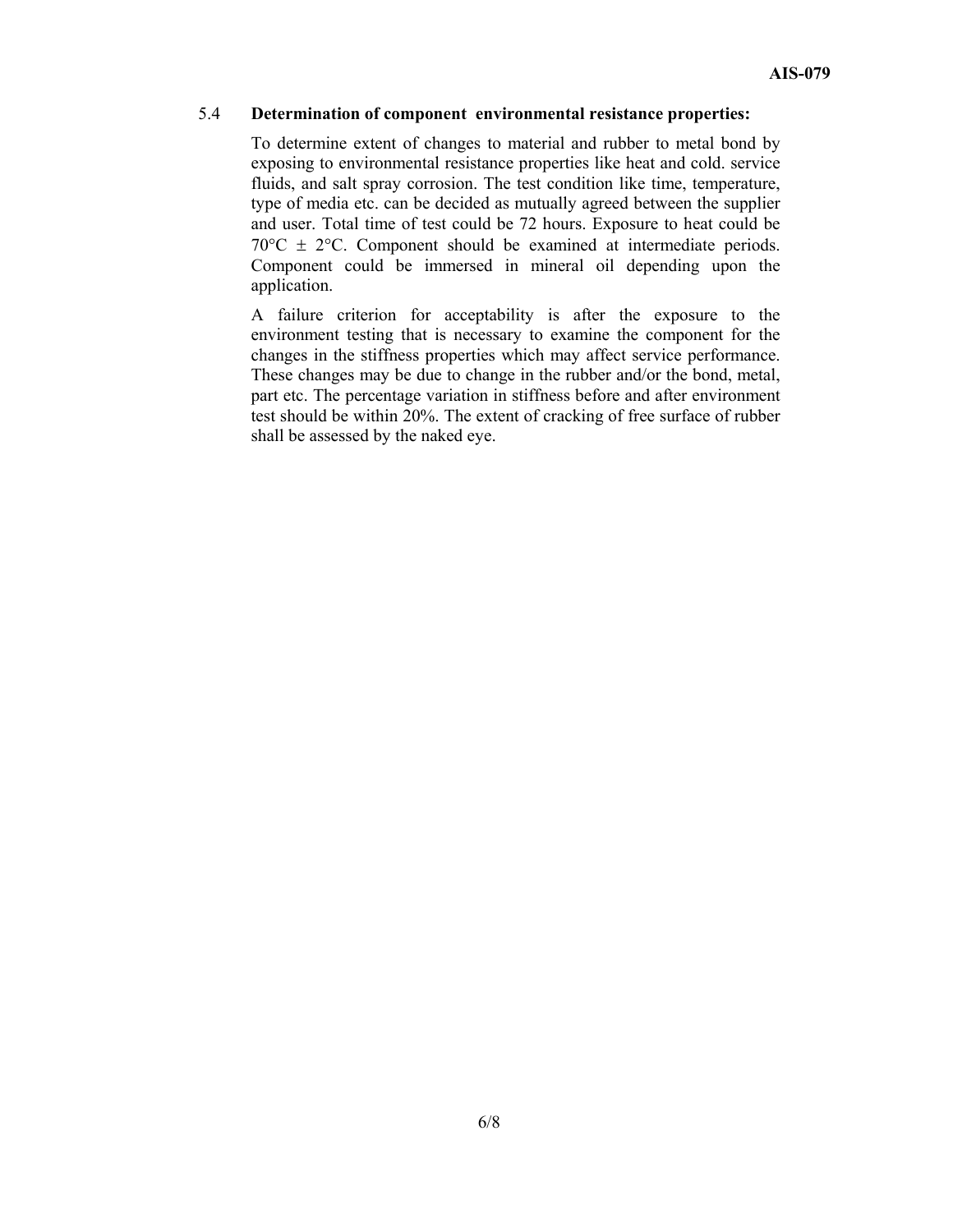#### **ANNEX - I**

## **GENERAL REQUIREMENTS FOR DURABILITY EVALUATION BY FATIGUE TESTING METHOD**

The component shall be placed in rigid test fixture and allow the dynamic load cycles as given in Table depending upon the test specification mutually agreed between the supplier and vehicle manufacturer. Test equipment shall be capable of  $\pm 1.0$  % control load or displacement. Direction of loading will be either single axis or multi axis depending upon the service conditions. Test frequency to be 1.5 to 2.0 Hz or select frequency and amplitude such that temperature rise within body of component shall not exceed 70  $^{\circ}$ C. The test may be carried out at constant force amplitude or at constant deformation amplitude or variable load and deformation (block cycling). The test frequency and the test duration depends on dynamic loading conditions. Record permanent set after 24 hours of the test.

| <b>Test condition component</b>                                                                          | <b>Loading condition</b> | <b>Test duration</b><br>standard |
|----------------------------------------------------------------------------------------------------------|--------------------------|----------------------------------|
| Engine mounts, Cab mounts, $\vert$ -0.5 to +1.5 x static $\vert$ 10 <sup>6</sup> cycles<br>Bump stoppers | service load             |                                  |

Test minimum 10 samples to arrive at  $B_{10}$  life to confirm the product variation and quality.

The general acceptance criteria is the component stiffness and permanent set taken after 24 hours should not change more than 20% of original value. It shall not show any evidence of failure either at bonded surface or within rubber. Permanent set taken after 24 hours should not exceed a level equivalent to 20% of the maximum rubber thickness.